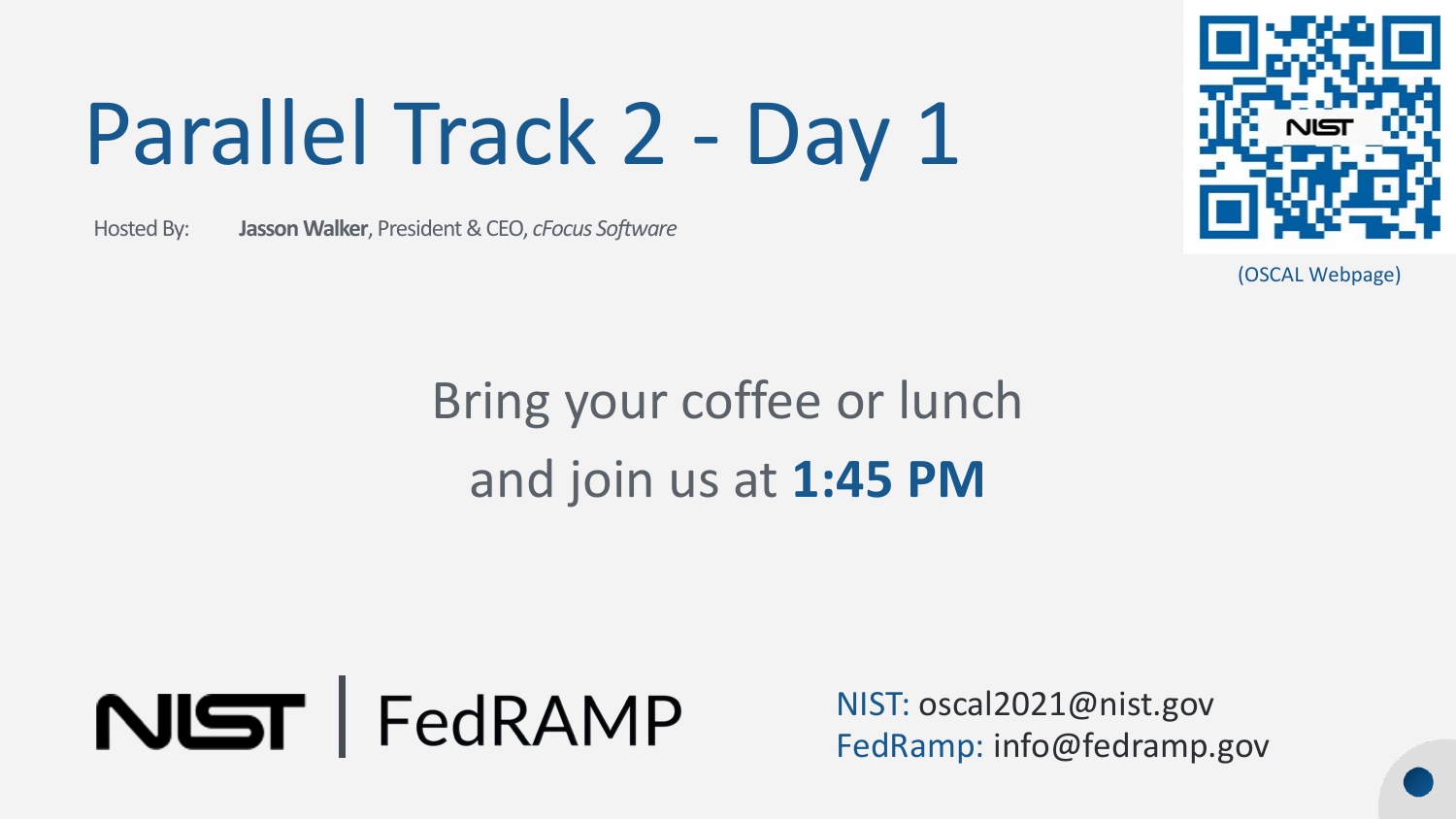

 Automating FedRAMP System Security Plan (SSP) Development Using OSCAL

2<sup>nd</sup> OSCAL Workshop February 2, 2021



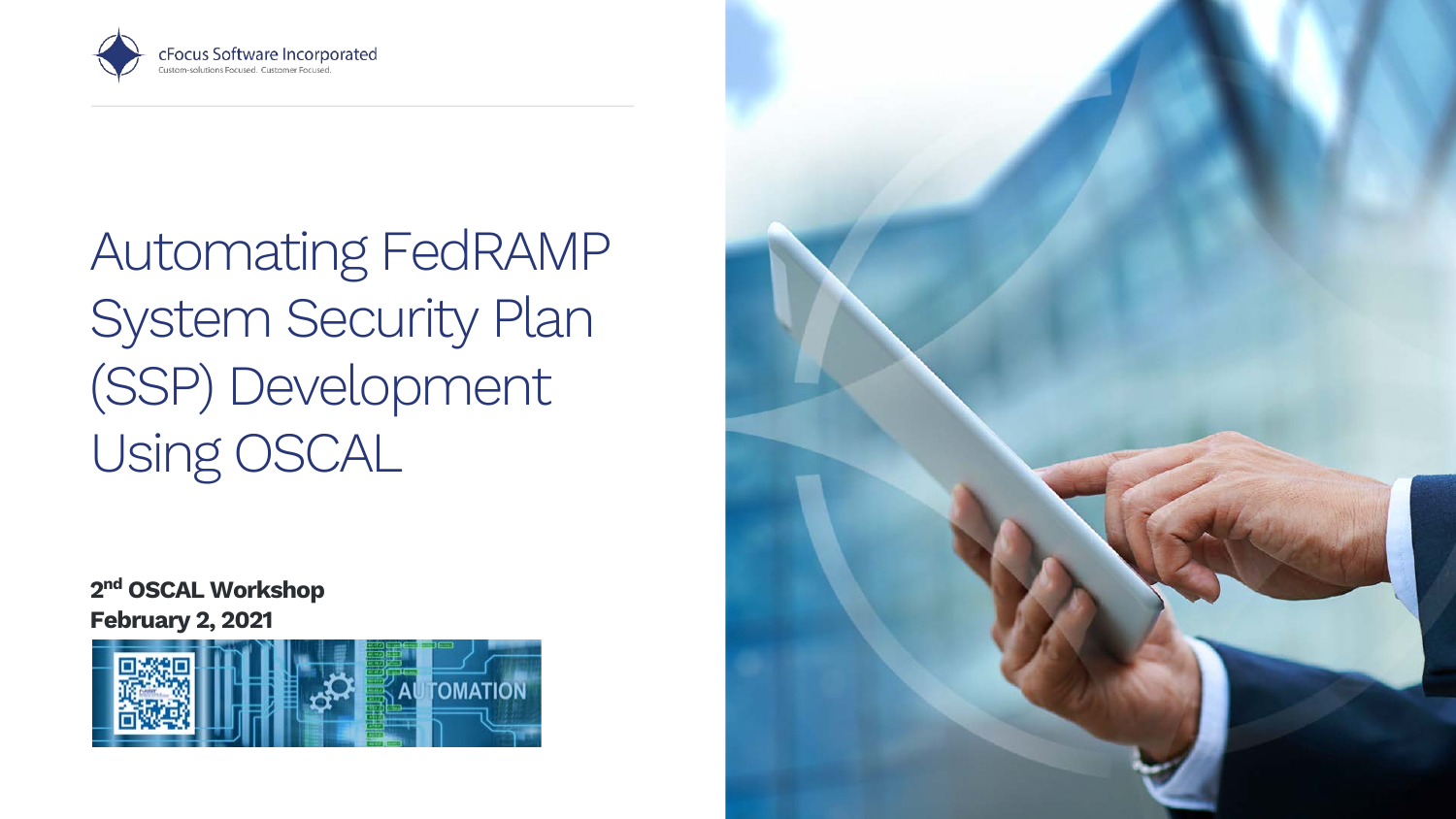

#### Welcome! Here's the Agenda:

- Introduction
- • How does OSCAL automate FedRAMP SSP Development?
- Automation with ATO as a Service™ • Demonstrating FedRAMP SSP Development
- Q&A

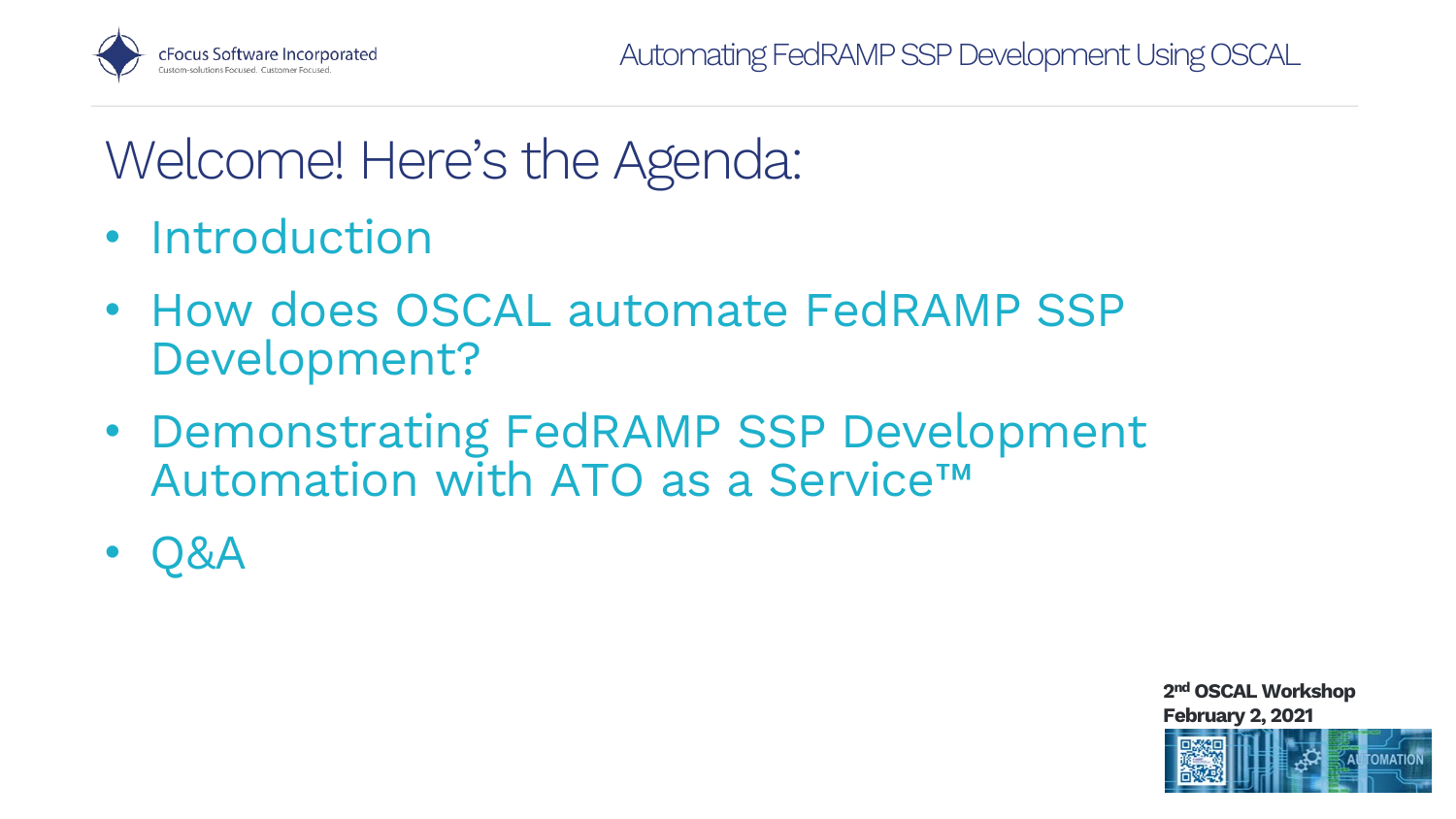

#### Introduction

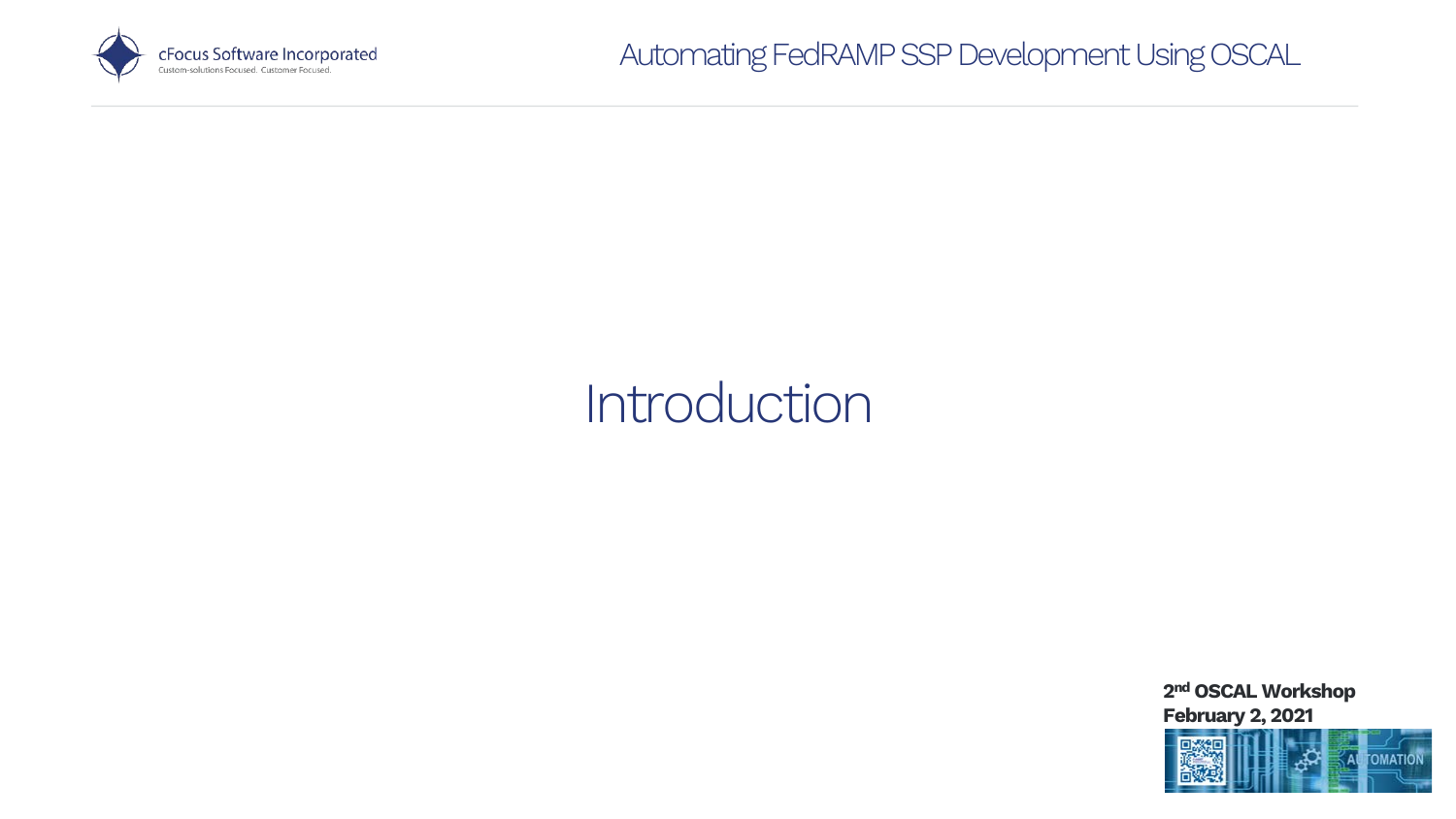

### Allow me to re-introduce myself, my name is…

- • Jasson Walker, Jr. CISSP, CPT, CEH, PMP, MCSE
	- President & CEO of cFocus Software Incorporated
	- 20+ years of experience with DITSCAP/DIACAP/RMF/FedRAMP
- • cFocus Software Incorporated
	- Established 2006 with 15+ years of federal IA & cybersecurity experience
	- Providing A&A services for multiple federal agencies (US Army, EPA, etc.)
	- [https://cfocussoftware.com](https://cfocussoftware.com/)

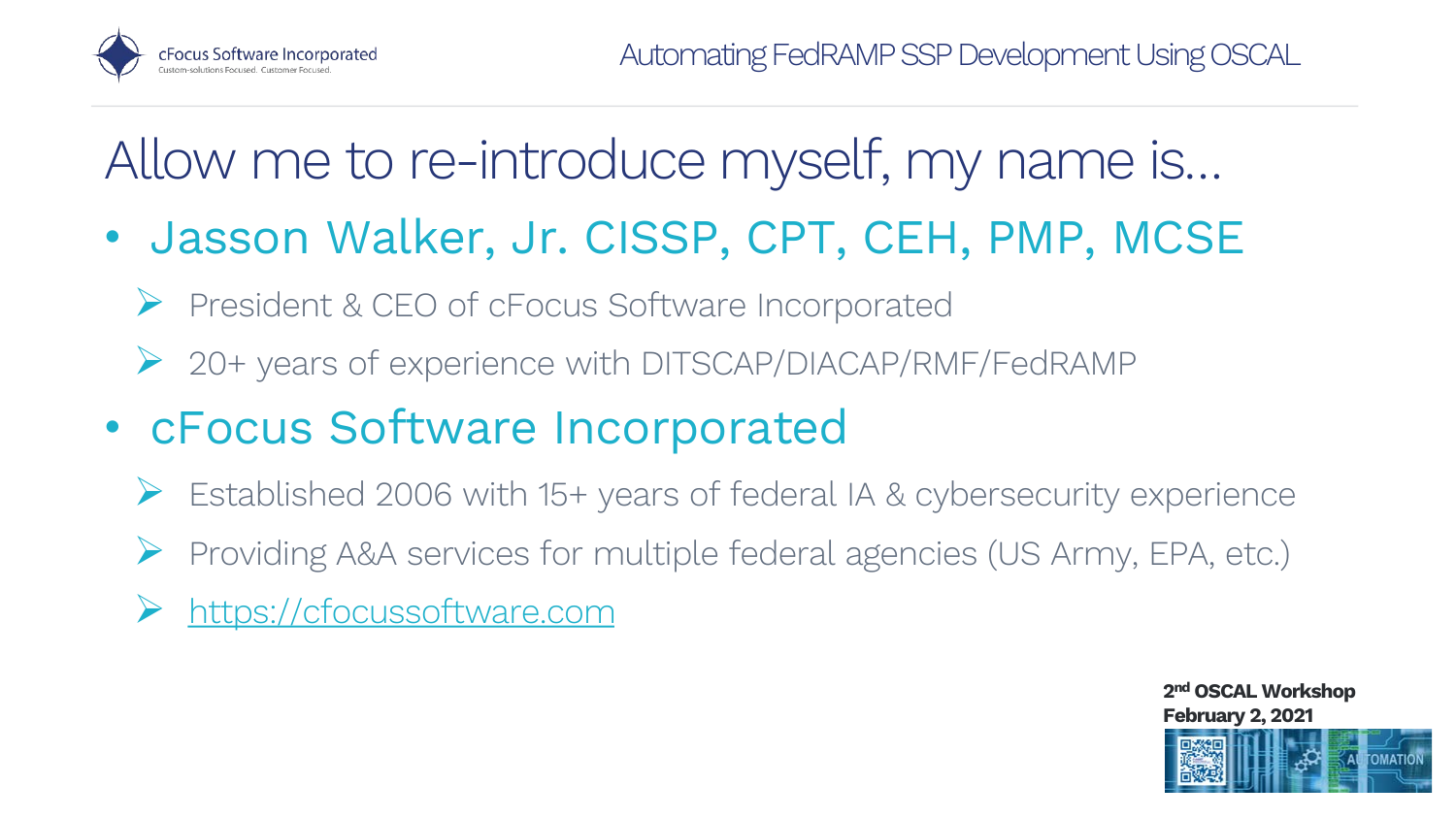

#### Introducing ATO as a Service™

- • ATO as a Service™ is a SaaS that automates FedRAMP SSP Development using OSCAL
	- Incorporates OSCAL Catalog, Profile & Implementation layers
	- Complies with FedRAMP guidance for OSCAL
	- • Publishes FedRAMP SSPs using FedRAMP-required Microsoft Office templates



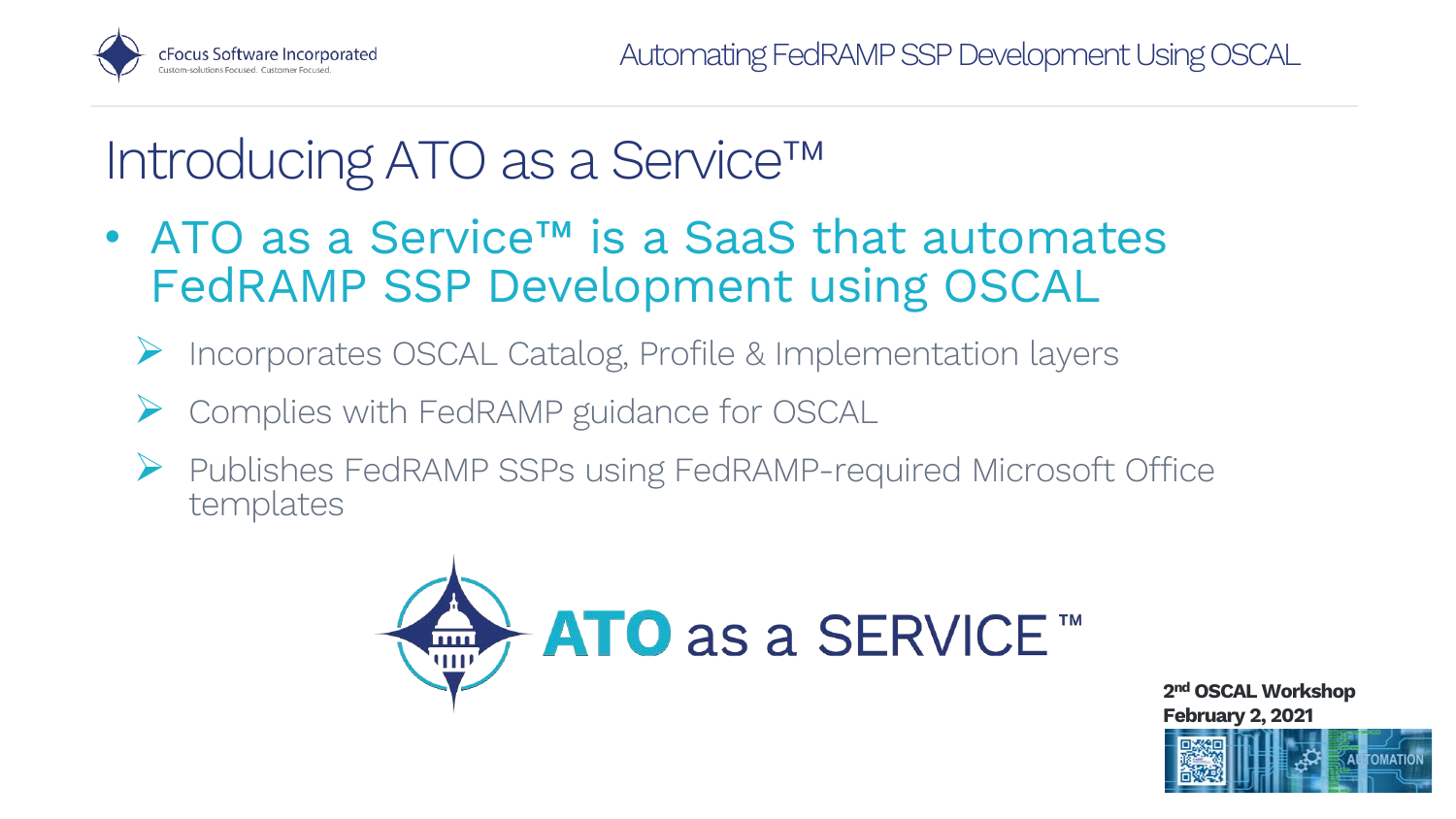

#### How does OSCAL Automate FedRAMP SSPs?

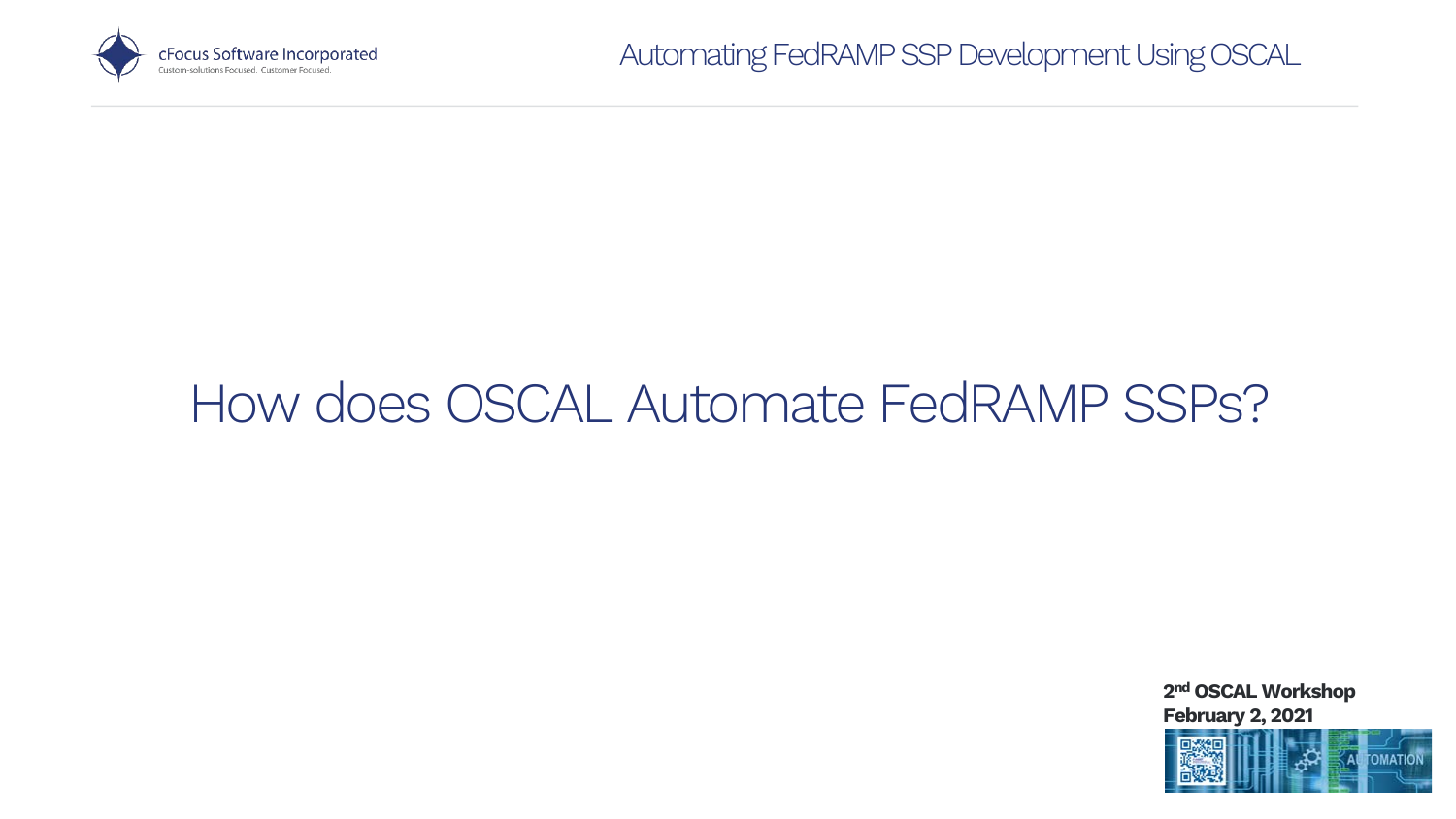

 • OSCAL organizes security information into a stack of layers and models that build on each other

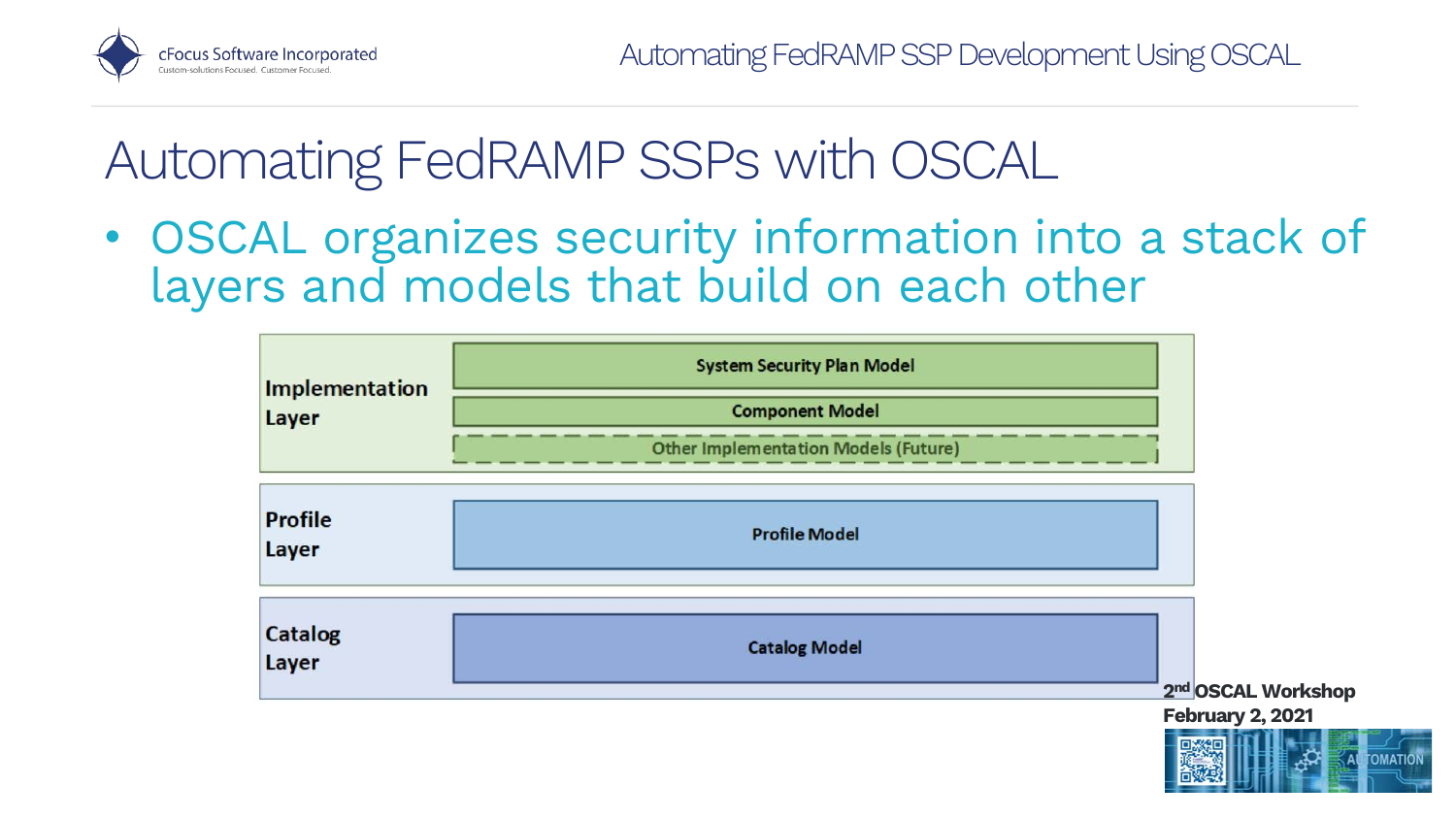

 readable formats for representing & exchanging data • Each OSCAL model is represented in machine

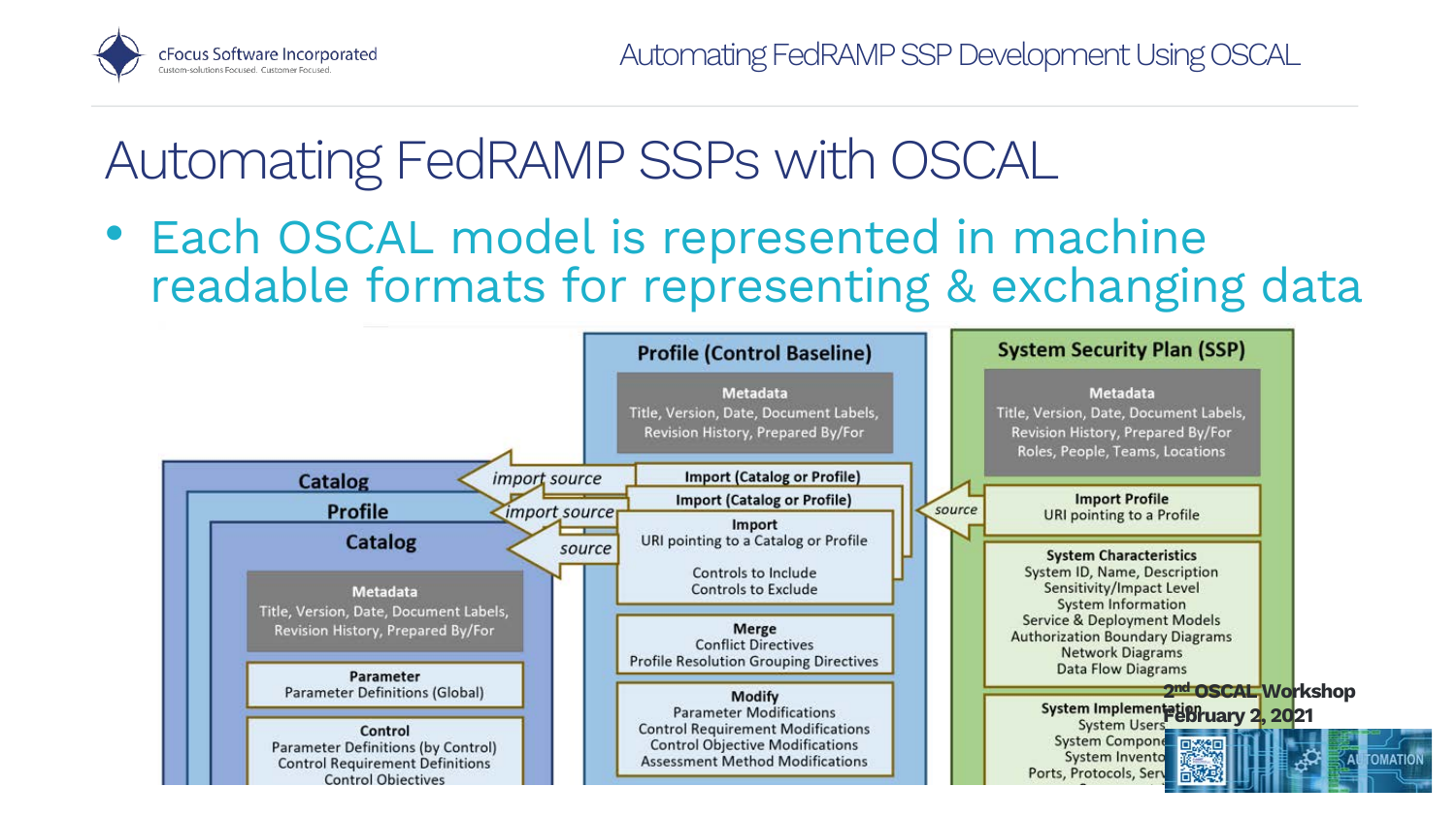

 • For example, NIST SP 800-53 Rev. 4 security controls are represented by an OSCAL catalog

```
\blacktriangleleftNIST SP-800-53 rev4 catalog.json X
       k
         "catalog": {
            "uuid": "26a2a133-f395-432c-b2ad-77d23a23ca4e",
            "metadata": {
              "title": "NIST Special Publication 800-53 Revision 4: Security and Privacy Controls for Federal\n
  5
              "last-modified": "2020-05-29T23:29:27.272-04:00",
 6
              "version": "2015-01-22",
              "oscal-version": "1.0.0-milestone3",
 \overline{8}"properties": [
 \mathbf{9}10
11
                  "name": "keywords",
                  "value": "Assurance, computer security, FISMA, Privacy Act, Risk Management Framework, security
121314
              Ъ.
                                                                                                             2<sup>nd</sup> OSCAL Worksh<mark>op</mark>
              "links": [
15
16
17
                  "href": "#16b3b234-3406-44dc-8645-7da61b6e81f1",
                  "rel": "alternate",
18
                  "text": "NIST publication (PDE)"
 10
```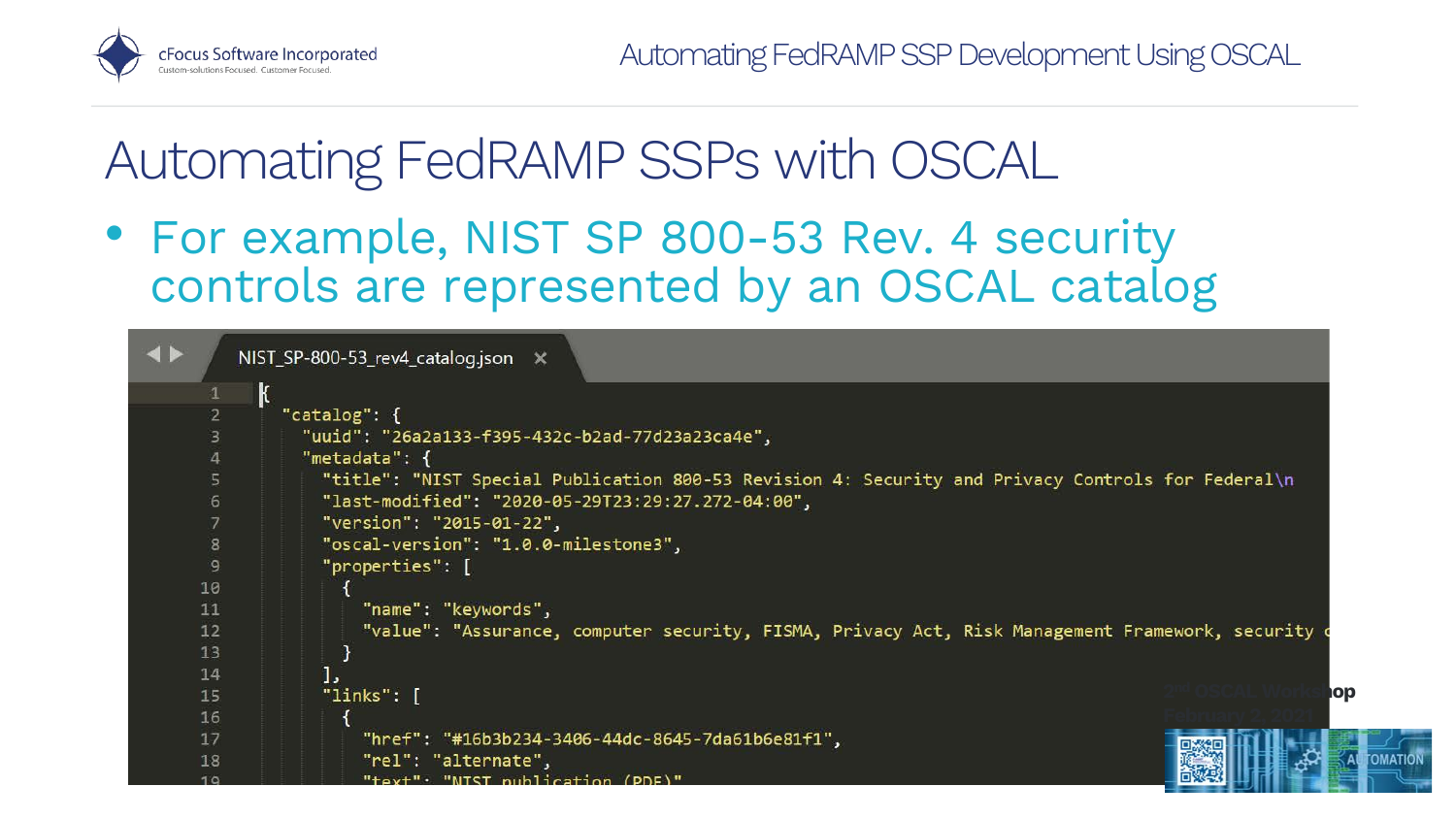

 • FedRAMP High/Moderate/Low/Tailored security control baselines are represented by OSCAL profiles

|                | FedRAMP_HIGH-baseline_profile.json X                    |            |
|----------------|---------------------------------------------------------|------------|
|                |                                                         |            |
| $\overline{2}$ | "profile": f                                            |            |
| 3              | "uuid": "b11dba1c-0c68-4724-9eaf-02de2d5bbb89",         |            |
| 4              | "metadata": {                                           |            |
| 5              | "title": "FedRAMP High Baseline",                       |            |
| 6              | "published": "2020-06-01T00:00:00.000-04:00",           |            |
| $\overline{7}$ | "last-modified": "2020-06-01T10:00:00.000-04:00",       |            |
| $\bf{8}$       | "version": $"1.2"$ ,                                    |            |
| 9              | "oscal-version": "1.0.0-milestone3",                    |            |
| 10             | $"roles":$ $\lceil$                                     |            |
| 11             |                                                         |            |
| 12             | "id": "parpared-by",                                    |            |
| 13             | "title": "Document creator"                             |            |
| 14             | },                                                      |            |
| 15             |                                                         | lOp        |
| 16             | "id": "fedramp-pmo",                                    |            |
| 17             | "title": "The FedRAMP Program Management Office (PMO)", |            |
| 18             | "short-name": "CSP"                                     | <b>TOM</b> |
| 10             |                                                         |            |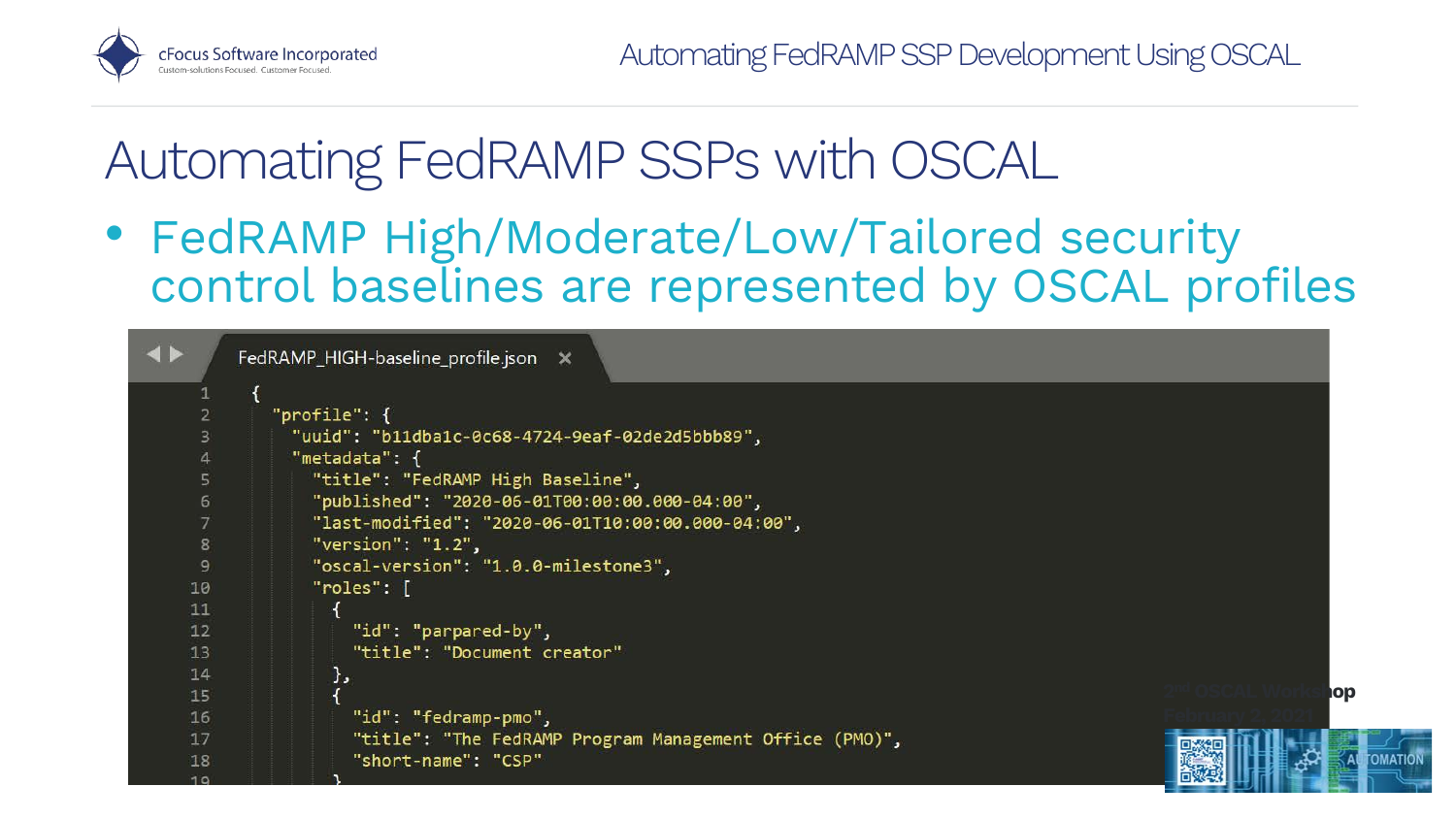

#### Automating FedRAMP SSPs with OSCAL • FedRAMP SSPs are represented by OSCAL SSPs

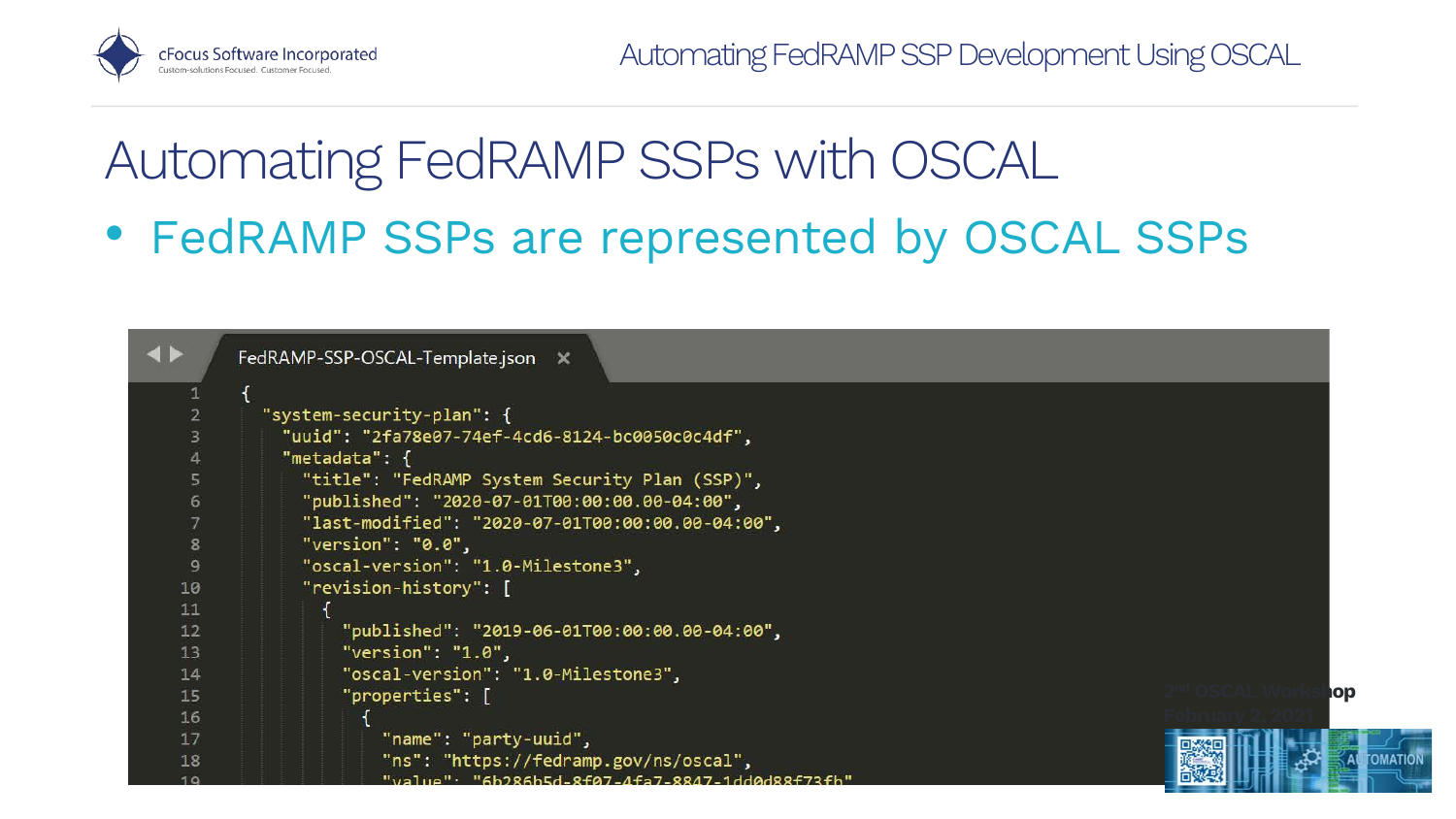

• FedRAMP has created several resources & guidance for automating FedRAMP SSPs using OSCAL



The following is a summary of resources available to vendors developing tools to import, export, or manage FedRAMP deliverable content using the Open Security Controls Assessment Language (OSCAL), enabling seamless exchange of FedRAMP authorization package information among FedRAMP stakeholders.

#### **FedRAMP Resources**

The following resources are provided by the FedRAMP Program Management Office (PMO).

| Resource   | Purpose                                                                                                                                                                                                                                                                                                                                                             |  |
|------------|---------------------------------------------------------------------------------------------------------------------------------------------------------------------------------------------------------------------------------------------------------------------------------------------------------------------------------------------------------------------|--|
| Guidebooks | A suite of quidebooks describing how to represent required FedRAMP content in<br>OSCAL. These quides walk a developer through each section of FedRAMP's MS Word-<br>and Excel- based Templates, providing examples for each section:<br>Guide to OSCAL-based FedRAMP Content (Start here!)<br>$\bullet$<br>Guide to OSCAL-based FedRAMP System Security Plans (SSP) |  |

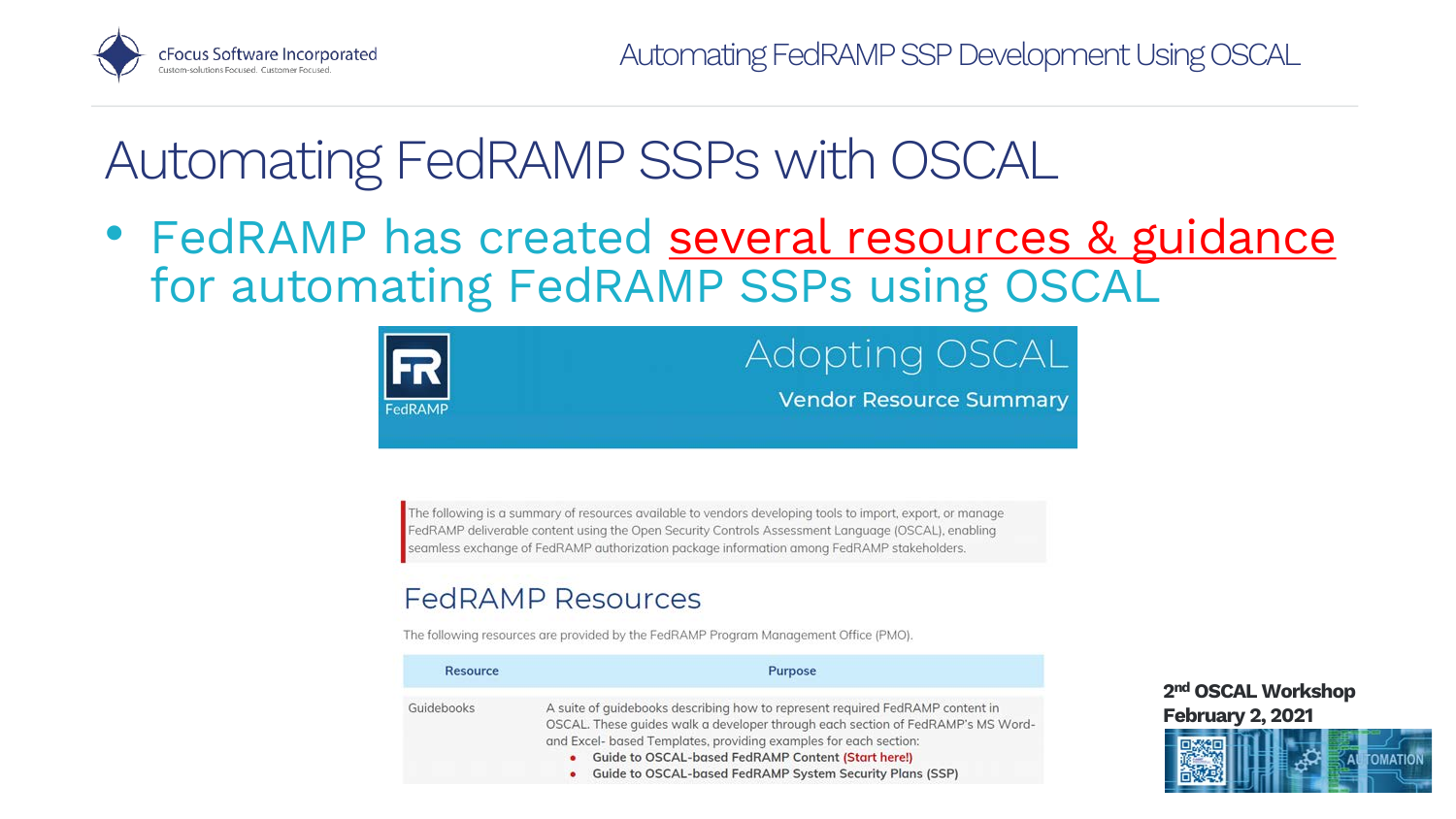

- • ATO as a Service™ automates SSP development and serializes SSP data to OSCAL SSP data models
- • ATO as Service™ complies with FedRAMP's OSCAL guidance
- • ATO as a Service™ publishes OSCAL SSP data to FedRAMP-required Microsoft Office templates

February 2, 2021

2nd OSCAL Workshop

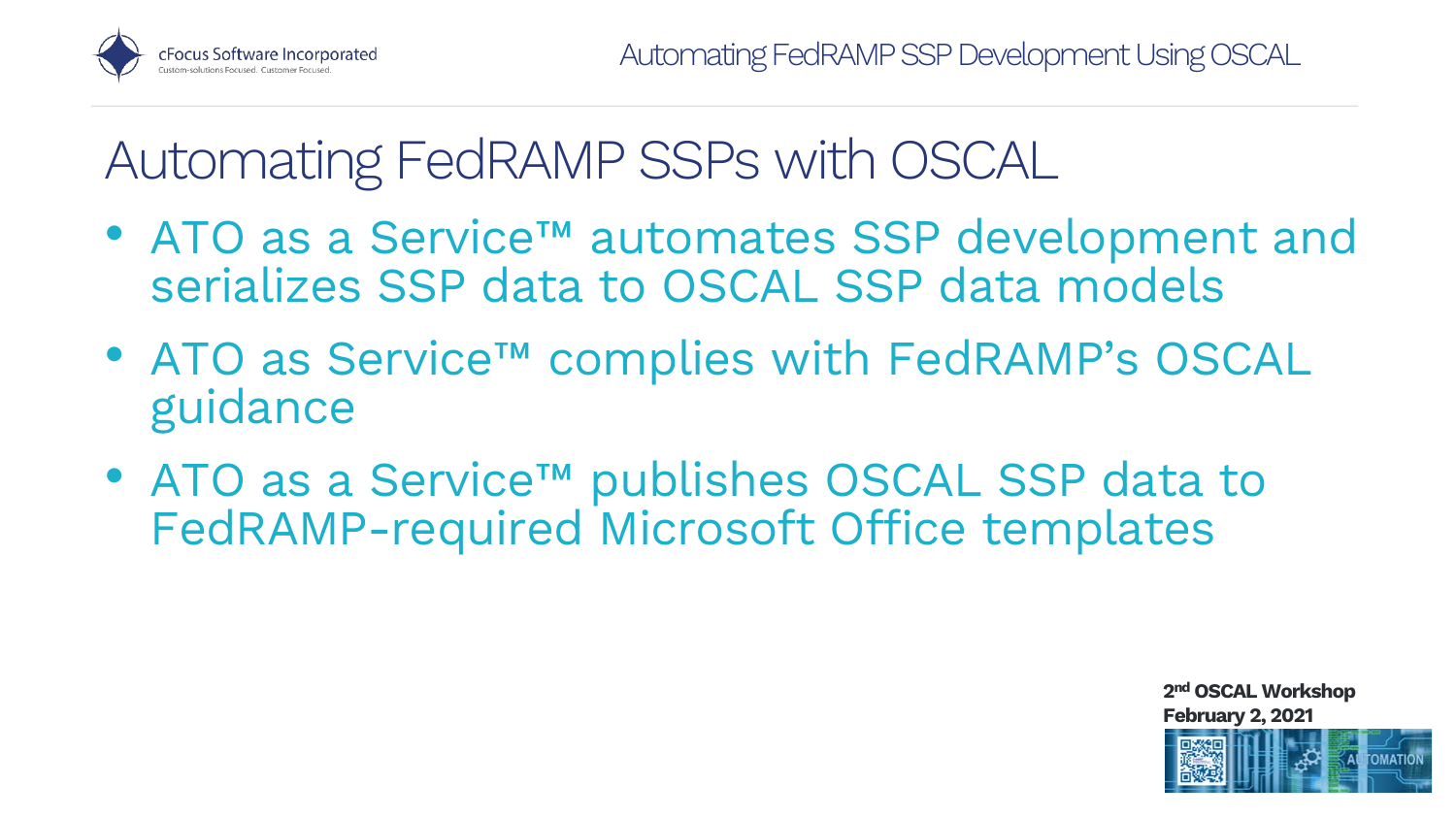

#### Let's see how this all works, shall we?

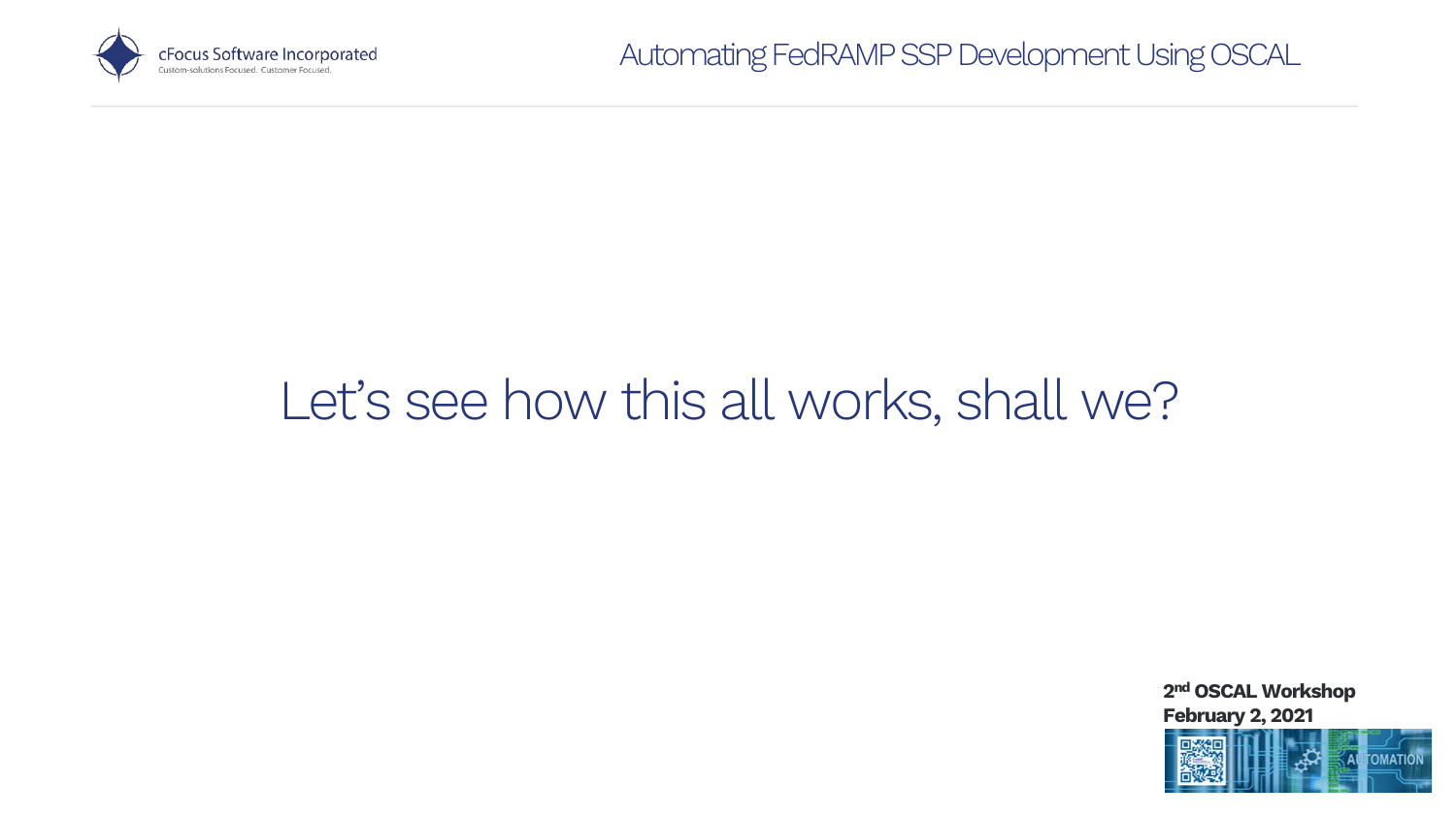

#### ATO as a Service™ Demonstration

- Let's get after it!
- • For more information about ATO as a Service, go to: <https://cfocussoftware.com/offer-atoaas-trial/>



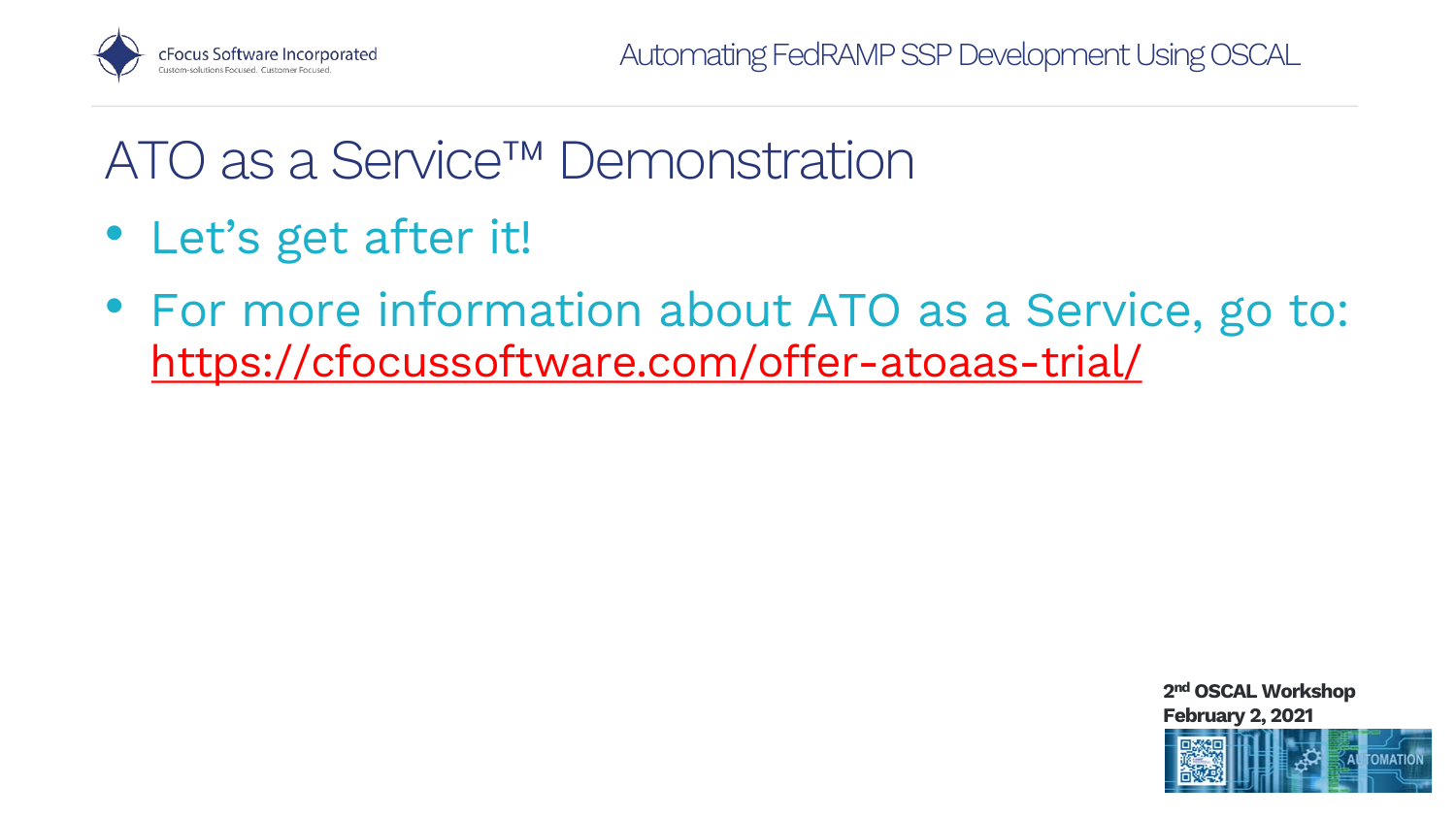





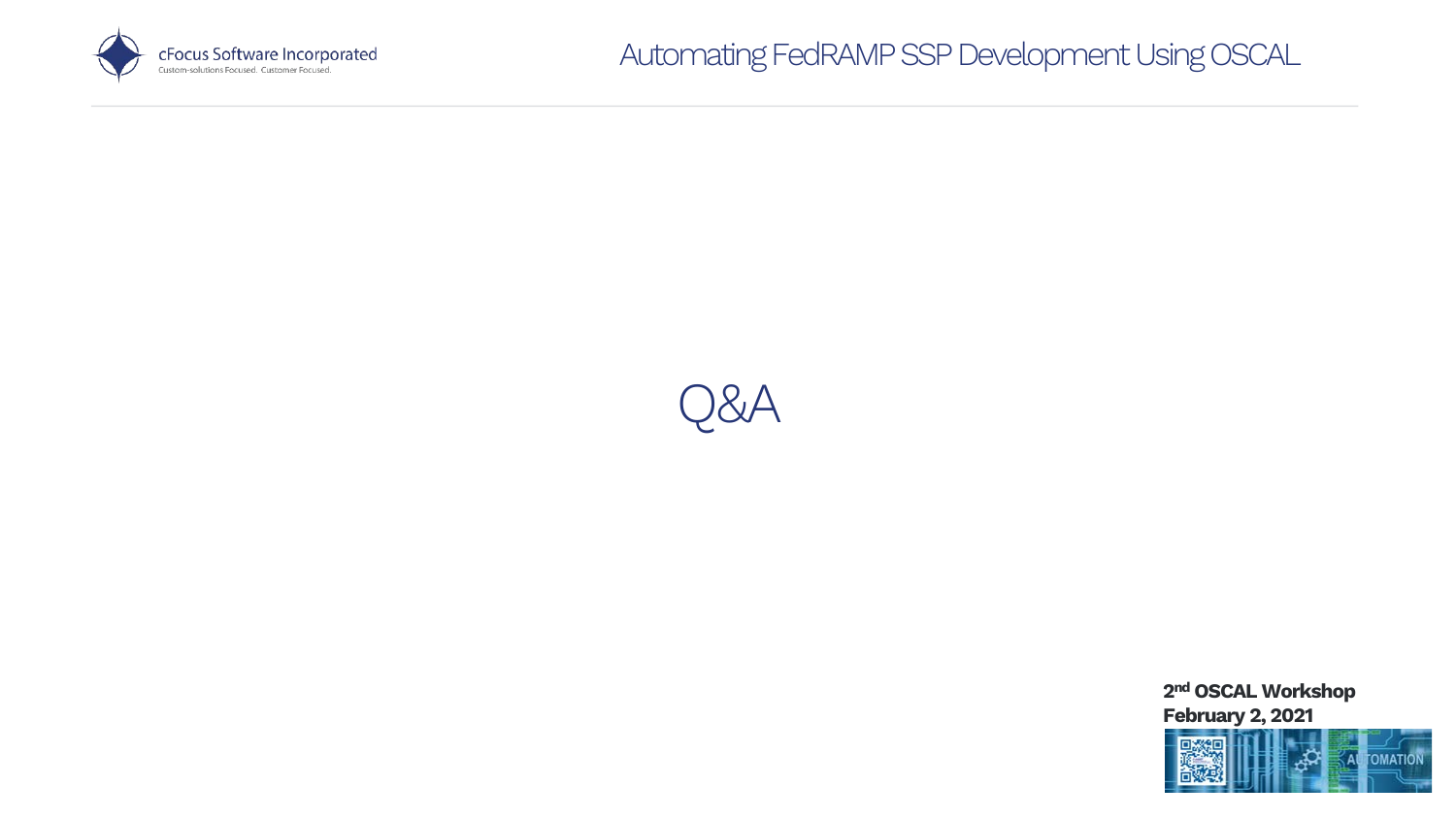

#### Thank you! Any Questions?

- • Let's keep in touch! Here's my contact Info:
	- Jasson Walker, Jr.
	- [jasson.walker@cfocussoftware.com](mailto:jasson.walker@cfocussoftware.com)
	- (301) 499-2650 office
	- (301) 455-4030 mobile
	- [https://cfocussoftware.com](https://cfocussoftware.com/)